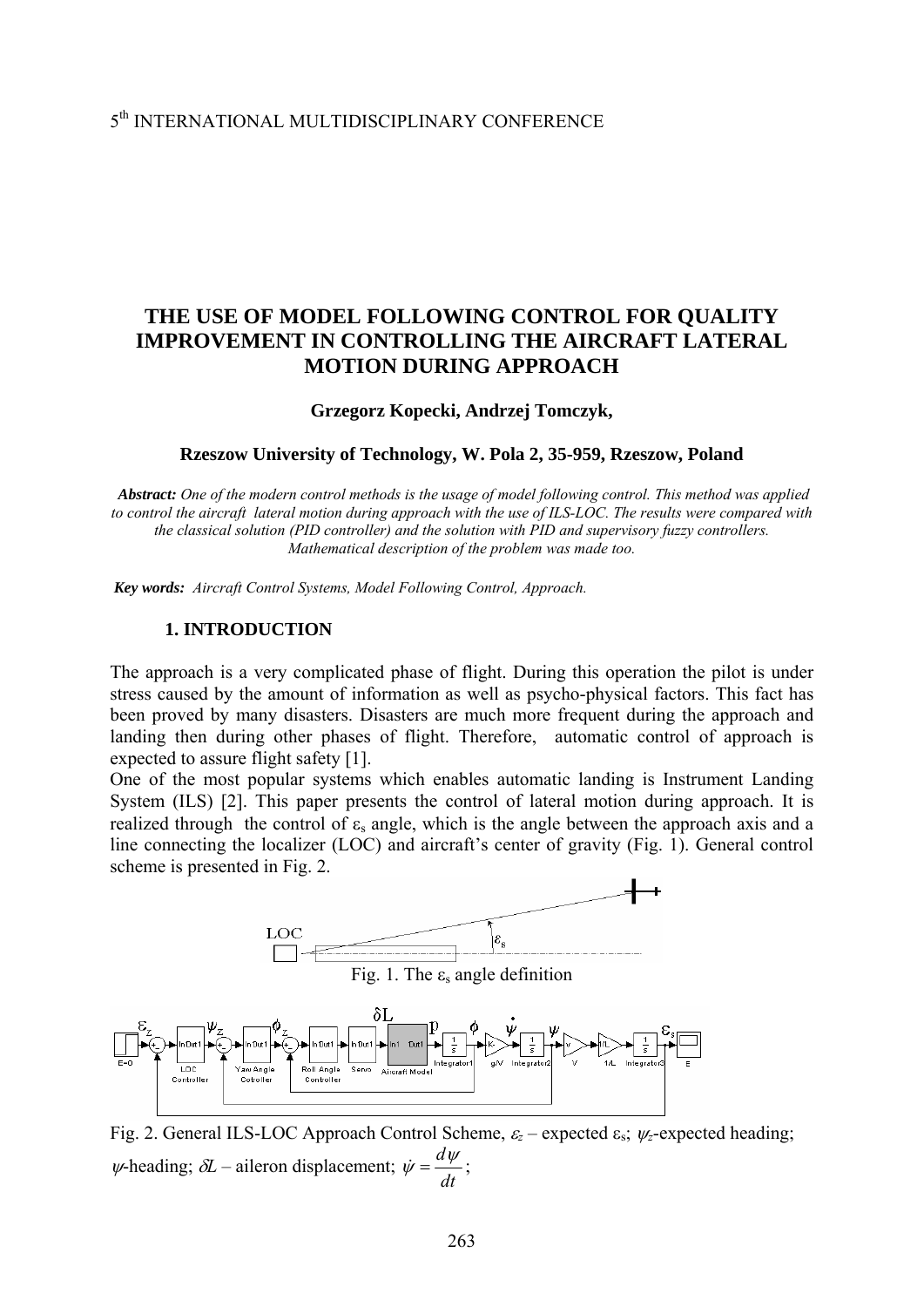For synthesis of the approach control system, the methodology of the control quality assessment was adopted. The following factors were taken into consideration:

- $\checkmark$  assessment of the overshoot. It is essential to strive at minimum overshoot.
- $\checkmark$  assessment of oscillations. They can be accepted only in certain cases. Dimensionless damping ratio should be less then 0.7.
- $\checkmark$  elimination or minimization of the trajectory flex point, which can appear as a result of a change in the control laws.

All factors are based on expert knowledge. This knowledge is the result of pilots' practice and simulation experiments [3].

# **2. CHOSEN POSSIBILITIES OF AIRCRAFT LATERAL MOTION CONTROLING DURING APPROACH**

### **Autopilots with constant coefficients.**

The simplest autopilots for the control of lateral motion during approach are those with constant P (proportional), PD (Proportional-Differential) or PID (Proportional-Integrational-Differential) controller coefficients. These controllers are designed for only one distance between the aircraft and the localizer. With a longer distance, the regulation is slower. If the distance is shorter, oscillations can appear. Therefore, the pilot has to switch the autopilot off.

#### **Autopilots with coefficients depending on the distance between the aircraft and the localizer.**

To improve the quality of control, P, PD, or PID controllers with coefficients dependent on the distance between the aircraft and localizer can be used. Consequently, the quality of control remains the same at every distance between the aircraft and the localizer.

#### **PD and PID controllers with supervisory fuzzy controllers**

In the case of P or PD controllers the approach control is possible without the overshoot. However, with wind disturbances the control error cannot be eliminated and therefore, PID controllers are used. On the other hand, the integration in PID controllers results in the overshoot.

In order to minimize this overshoot, controllers with a control law change depending on the distance between the aircraft and the axis of approach can be used. If the distance between the aircraft and the axis of approach is long, the PD controller is used. If the aircraft is close to the axis of approach, then PD is replaced by PID. The control law is changed by supervisory fuzzy controllers [3]. However, in this case the trajectory flex point can appear.

### **Model following control (MFC)**

One of the major problems in flight control is the wind. Although this disturbance cannot be measured, indirect information on wind can be obtained through the comparison of the aircraft trajectory without wind with a real trajectory. The trajectory can be calculated by a model consisting of an aircraft model connected with a control system. The difference between the model and the real aircraft trajectory is the information used for the wind compensation.

In the model following control the plant follows the trajectory generated by the model [4].

Wind is compensated by a course change. If a signal proportional to the integrated difference between the plant and model trajectories to the course regulator input is added, the course will change. The idea is illustrated in Fig. 3.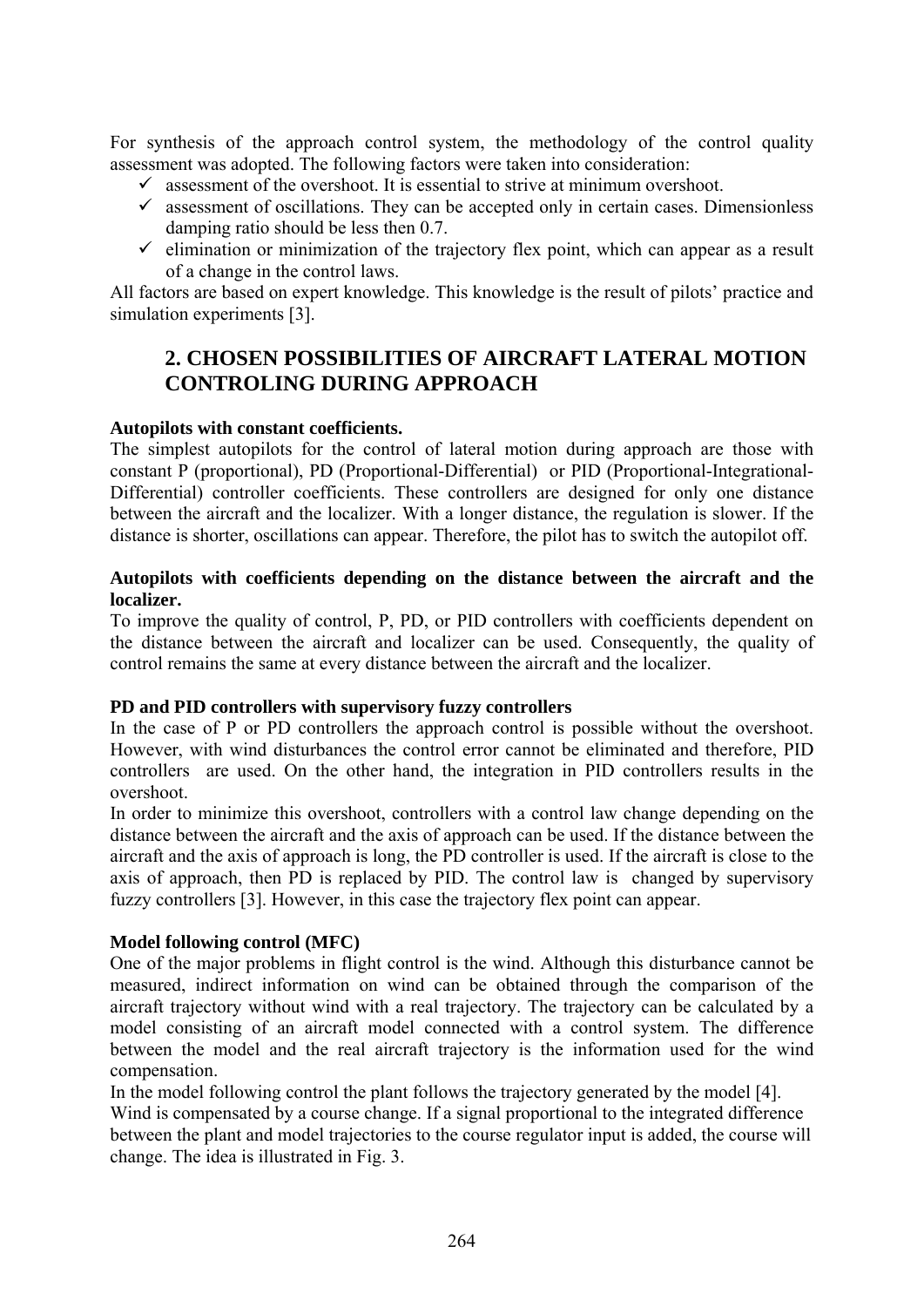

Fig. 3. The usage of model following control

### **3. METHODS USED FOR SYNTHESIS OF MFC SYSTEM**

The first step in MFC system design is creating a classical system as shown in Fig. 2. The LOC controller is created as PD with coefficients depending on the distance between the aircraft and the localizer. This part of system synthesis does not cause problems, e.g. the root locus method can be used [5]. The system presented in Fig. 2 can also be used as a model (see fig. 3). However, a question arises how to find the coefficient K shown in fig. 3, as well as other necessary feedback coefficients from the remaining states of the system. Two possible solutions are described below.

#### **Linear Quadratic Regulator**

For calculations, it can be assumed, that the model-trajectory generator (the block shown in fig. 3 as a *MODEL*) is described by two inertial elements. For the aircraft description the approximation of an aperiodic bank motion was used. As a LOC controller a proportional regulator was used.

For calculations, the system scheme has to be transformed. All feedbacks must be added in one point (system input). However, in this case *1/P* element appears. The input shown in Fig. 3 as  $\varepsilon_Z=0$  equals zero, thus it can be disregarded. The whole system, except for some feedbacks, has to be described in a state-space. The new state-space area is shown in Fig. 4. Feedbacks from all states of the system are calculated by the LQR method. Feedbacks calculated by the linear quadratic regulator (LQR) are shown in the form of dashed lines in Fig. 4, or disregarded not to complicate the drawing.



Fig. 4.Scheme changes and new state-space area.

The new model is described in the following state-space:

$$
\dot{\mathbf{x}} = \mathbf{A}\mathbf{x} + \mathbf{B}\mathbf{u} \tag{1}
$$

$$
y = Cx \tag{2}
$$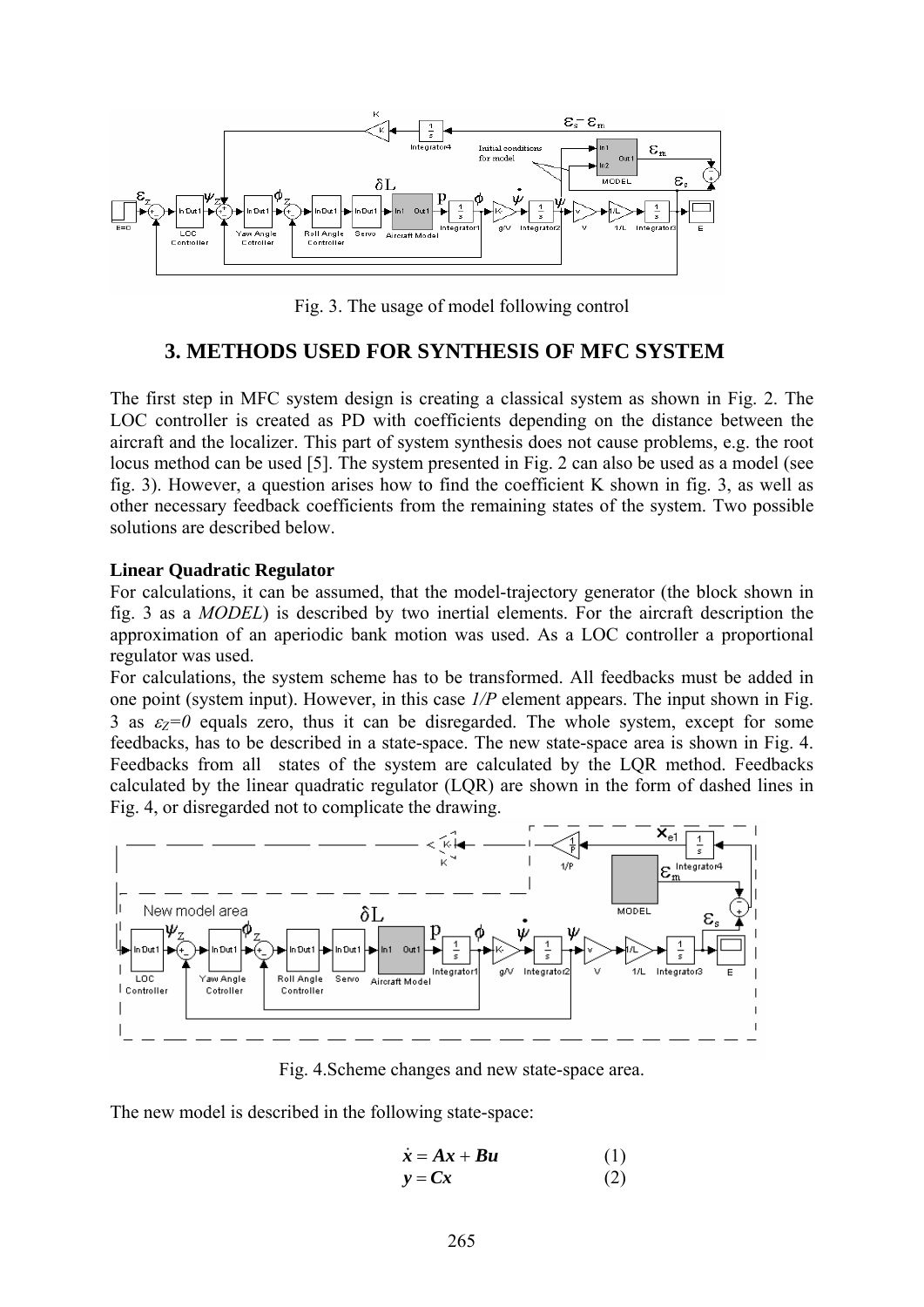$$
\mathbf{x} = [ \varepsilon_{loc} \quad \psi \quad \phi \quad p/L \quad \text{at} \quad x_5 \quad \varepsilon_{mod} \quad \underline{x}_2 \quad \int (\varepsilon_s - \varepsilon_m) dt \quad \varepsilon_s - \varepsilon_m]^T \tag{3}
$$
\n
$$
\mathbf{C} = \mathbf{I}. \tag{4}
$$

where  $x = y$  is a vector of all states in the area shown in Fig. 4 as the *New model area*,  $u$  is the LOC controller input vector,  $x_5$  is the servo state and  $x_2$  is the model state.

It is assumed that the measured output vector  $y(t)$  is available for feedback purposes. The control law formula is:

$$
u = -Ky \tag{5}
$$

where  $K$  is a vector of constant feedback coefficients to be determined by the design procedure. Since the regulator problem involves only stabilizing the aircraft and inducing good closed-loop time responses, u(t) was taken as a pure feedback with no auxiliary input [4].

To calculate vector K, quadratic performance index was created:

$$
J = \frac{1}{2} \int_{0}^{\infty} (x^T Q x + u^T R u) dt
$$
 (6)

where  $\boldsymbol{O}$  is a symmetric positive semi-definite and  $\boldsymbol{R}$  is a positive definite weighting matrix. These matrices were chosen in this way, to minimize the state described in Fig. 4 as  $x_{e1}$ . Vector *K* was calculated with *Matlab*.

The results of system simulations are shown in Fig 5.



The results are not as good as expected, and due to numerous sensors or state observers, it is also difficult to design the system in practice. Therefore, another solution for the control system synthesis was applied.

#### **Modified Classical Solution**

This solution is based on the classical theory of control. The model is treated as an input source. The system can be presented in transfer function and after transformation it can be drawn as in Fig. 6.



Fig. 6. Transformed system; K – coefficient shown in Fig. 3.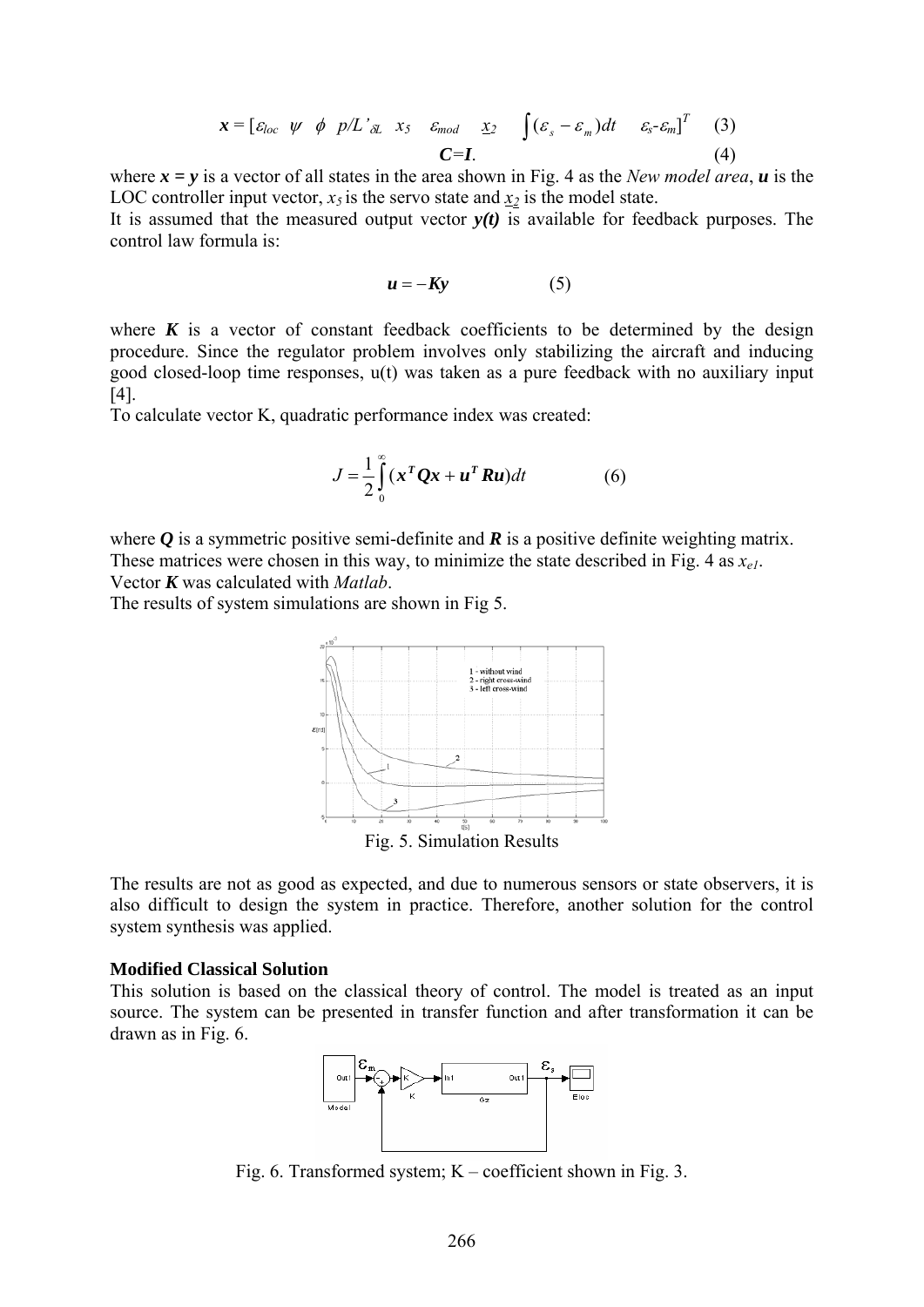Now the problem is much easier and classical methods, e.g. the root locus method can be used. The results, compared with other solutions (PID, PD with constant regulator coefficients and PID with supervisory fuzzy controllers[3]), are shown in Fig. 7.



Fig. 7. Simulation results: 1- PD, 2 – PID, 3 – PID + supervisory fuzzy controllers, 4 – MFC Control